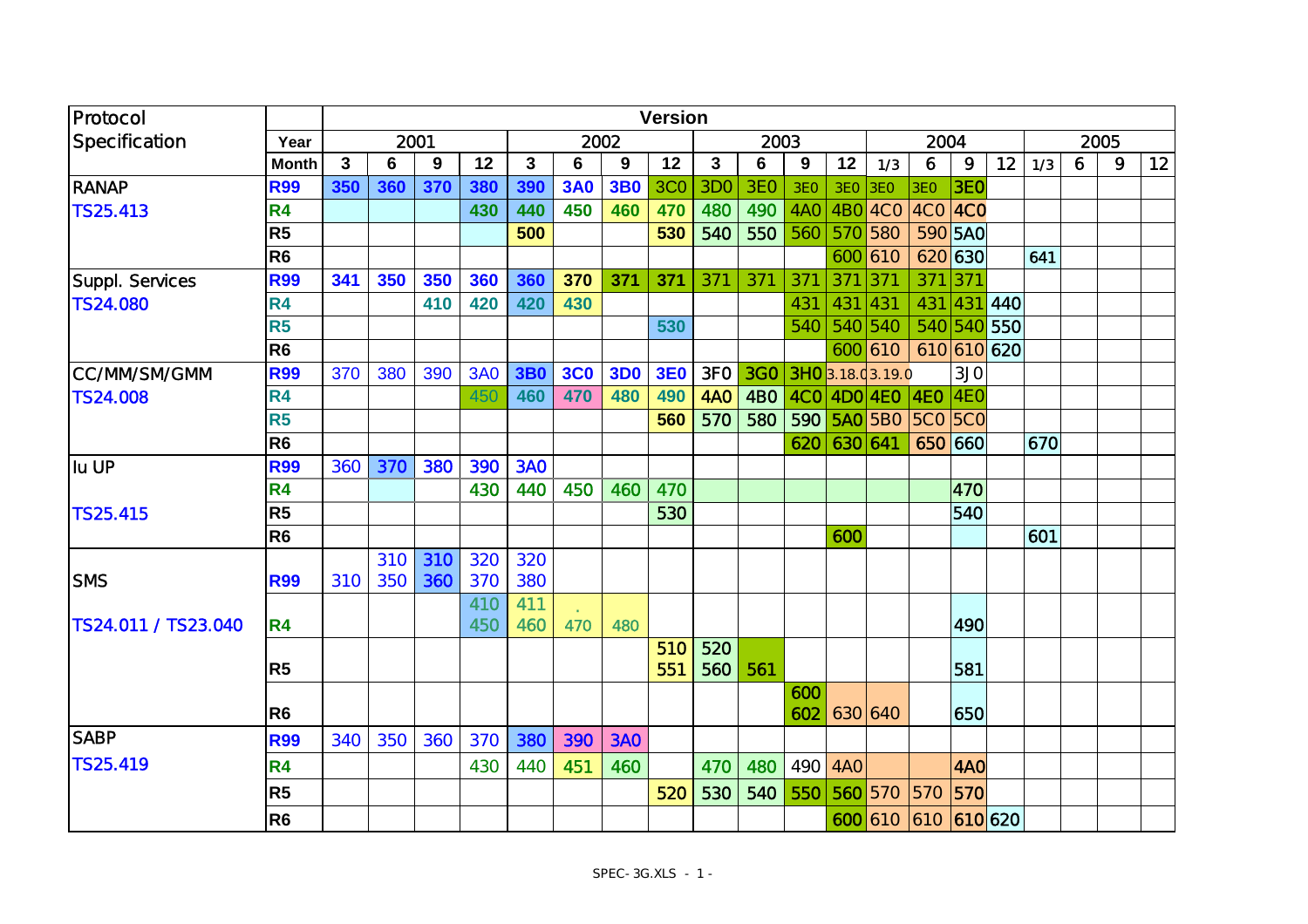| Protocol            |                |     |     |      |            |                |            |            | <b>Version</b>  |                 |            |            |            |                      |                 |                       |            |      |   |   |    |
|---------------------|----------------|-----|-----|------|------------|----------------|------------|------------|-----------------|-----------------|------------|------------|------------|----------------------|-----------------|-----------------------|------------|------|---|---|----|
| Specification       | Year           |     |     | 2001 |            |                |            | 2002       |                 |                 | 2003       |            |            |                      | 2004            |                       |            | 2005 |   |   |    |
|                     | <b>Month</b>   | 3   | 6   | 9    | 12         | $\overline{3}$ | 6          | 9          | 12              | $\mathbf{3}$    | 6          | 9          | 12         | 1/3                  | 6               | 9                     | 12         | 1/3  | 6 | 9 | 12 |
| <b>NBAP</b>         | <b>R99</b>     | 350 | 360 | 370  | 380        | 390            | <b>3AO</b> | <b>3BO</b> | 3C <sub>O</sub> | 3DO             | 3EO        |            |            |                      |                 | 3E <sub>2</sub>       |            |      |   |   |    |
| TS25.433            | <b>R4</b>      |     |     |      | 430        | 440            | 450        | 460        | 470             | 480             | 490        | 4AO        |            | 4BO 4DO              |                 | 4D <sub>O</sub>       |            |      |   |   |    |
|                     | R <sub>5</sub> |     |     |      |            |                |            |            | 530             | 540             | 550        | 560        |            | 570 580              | 590             |                       | 5AO 5.11.0 |      |   |   |    |
|                     | R <sub>6</sub> |     |     |      |            |                |            |            |                 |                 |            |            |            | 600 610              | 620             |                       | 630 640    |      |   |   |    |
| <b>RNSAP</b>        | <b>R99</b>     | 350 | 360 | 370  | 380        | 390            | <b>3AO</b> | <b>3BO</b> | <b>3CO</b>      | <b>3DO</b>      |            |            |            |                      | 3E <sub>2</sub> |                       |            |      |   |   |    |
| TS 25.423           | <b>R4</b>      |     |     |      | 430        | 440            | 450        | 460        | 470             | 480             | 490        |            |            | 4CO                  | AC1             |                       |            |      |   |   |    |
|                     | R <sub>5</sub> |     |     |      |            |                |            |            |                 |                 | 540        | 550        |            | 560 590              |                 | <b>5AO 5BO</b> 5.12.0 |            |      |   |   |    |
|                     | R <sub>6</sub> |     |     |      |            |                |            |            |                 |                 |            |            |            | 600 610              | 620             | 630                   |            | 641  |   |   |    |
| <b>RRC</b>          | <b>R99</b>     | 360 | 370 | 380  | 390        | <b>3AO</b>     | <b>3BO</b> | <b>3CO</b> | 3D <sub>O</sub> | 3EO             | 3FO        | 3GO        | <b>3HO</b> |                      |                 | 3.20 (3.21.0)         |            |      |   |   |    |
| <b>TS25.331</b>     | <b>R4</b>      |     |     |      | 430        | 440            | 450        | 470        | 480             | 490             | <b>4AO</b> | 4BO        |            | 4CO 4DO 4EO 4FO 16.0 |                 |                       |            |      |   |   |    |
|                     | R <sub>5</sub> |     |     |      |            |                |            |            | 530             | 540             | 550        | 560        |            | 571 580              |                 | <b>590 590</b> 11.0   |            |      |   |   |    |
|                     | R <sub>6</sub> |     |     |      |            |                |            |            |                 |                 |            |            |            | 601 610              | 620             | 630 640               |            |      |   |   |    |
| <b>RLC</b>          | <b>R99</b>     | 360 | 370 | 380  | 390        | <b>3AO</b>     |            |            |                 | <b>3EO</b>      |            |            |            | 3GO 3HO 3.17.0       |                 |                       |            |      |   |   |    |
| TS 25.322           | <b>R4</b>      |     |     |      | 430        | 440            | 450        | 460        | 470             | 480             | 490        | <b>4AO</b> |            | 4BO 4BO              |                 | 4CO 4CO               |            |      |   |   |    |
|                     | R <sub>5</sub> |     |     |      |            |                |            |            | 530             | 540             | 550        | 560        |            | 570 570              | 570             |                       | 580 590    |      |   |   |    |
|                     | R <sub>6</sub> |     |     |      |            |                |            |            |                 |                 |            |            | 600        |                      |                 | 610 610               |            |      |   |   |    |
| <b>MAC</b>          | <b>R99</b>     | 370 | 380 | 390  | <b>3AO</b> | <b>3BO</b>     |            |            |                 | 3F <sub>O</sub> |            | <b>3GO</b> |            | 3.16.0               |                 |                       |            |      |   |   |    |
| TS25.321            | <b>R4</b>      |     |     |      | 430        | 440            | 450        | 460        | 470             | 480             |            | 490        |            | 490 490              |                 | <b>4A0</b>            |            |      |   |   |    |
|                     | R <sub>5</sub> |     |     |      |            |                |            |            | 530             | 540             |            | 560        |            | 570 580              |                 | 59C                   | <b>5AO</b> |      |   |   |    |
|                     | R <sub>6</sub> |     |     |      |            |                |            |            |                 |                 |            |            |            | 600 610              |                 | 620 620               |            |      |   |   |    |
|                     |                |     |     |      |            |                |            |            |                 | <b>3AO</b>      |            | <b>3AO</b> |            | <b>3BO 3BO</b>       | 3B <sub>0</sub> | $\overline{3B}$       |            |      |   |   |    |
| UP FP DCH / lub     | <b>R99</b>     | 360 | 370 | 380  | 390        | 390            |            |            |                 | <b>3AO</b>      |            | <b>3AO</b> |            | <b>3BO 3BO 3BO</b>   |                 | $\overline{O}$        |            |      |   |   |    |
| TS25.427 / TS25.435 |                |     |     |      |            |                |            |            |                 | 450             |            | 450        |            | 460 450              | 450             | 450                   |            |      |   |   |    |
|                     | R <sub>4</sub> |     |     |      | 430        | 430            | 440        | <b>450</b> |                 | 440             |            | 440        |            | 450 460              | 450             | 460                   |            |      |   |   |    |
|                     |                |     |     |      |            |                |            |            | 530             | 510             |            | 550        |            | 560 530              | 530             | 530                   |            |      |   |   |    |
|                     | R <sub>5</sub> |     |     |      |            |                |            |            |                 | 540             |            | 520        |            | 530 570              | 570 570         |                       |            |      |   |   |    |
|                     |                |     |     |      |            |                |            |            |                 |                 |            |            |            | 600 600              | 600             | 600                   |            |      |   |   |    |
|                     | R <sub>6</sub> |     |     |      |            |                |            |            |                 |                 |            |            |            | 600 610 610 610      |                 |                       |            |      |   |   |    |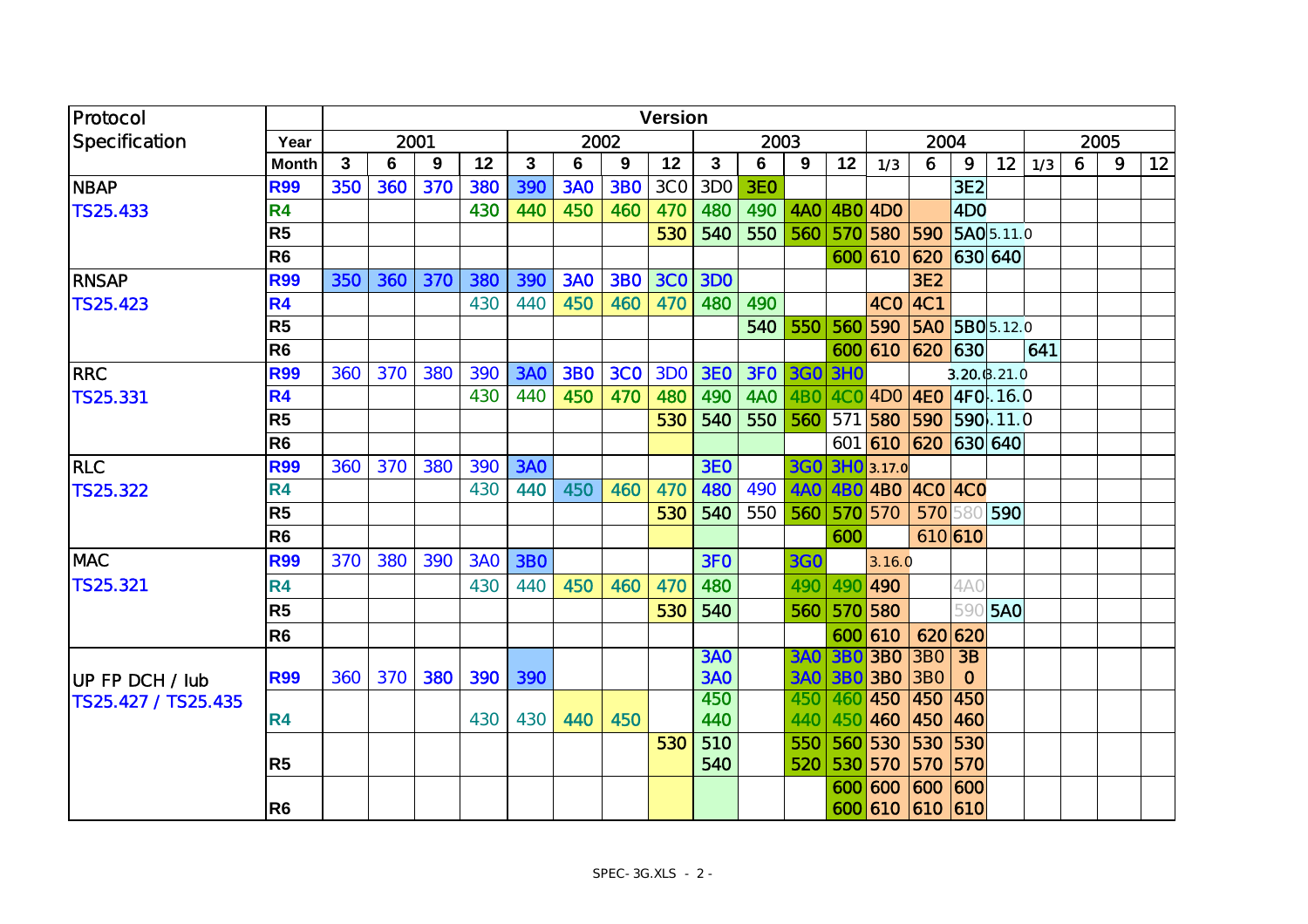| Protocol            |                                                 | <b>Version</b> |     |      |                 |                |                 |            |            |            |            |                  |             |              |                                  |         |             |      |   |   |    |
|---------------------|-------------------------------------------------|----------------|-----|------|-----------------|----------------|-----------------|------------|------------|------------|------------|------------------|-------------|--------------|----------------------------------|---------|-------------|------|---|---|----|
| Specification       | Year                                            |                |     | 2001 |                 |                |                 | 2002       |            |            | 2003       |                  |             |              | 2004                             |         |             | 2005 |   |   |    |
|                     | <b>Month</b>                                    | $\mathbf{3}$   | 6   | 9    | 12              | $\mathbf{3}$   | 6               | 9          | 12         | 3          | 6          | $\boldsymbol{9}$ | 12          | 1/3          | 6                                | 9       | 12          | 1/3  | 6 | 9 | 12 |
| PDCP                | <b>R99</b>                                      | 340            | 350 | 360  | 370             | 380            | 390             | <b>3AO</b> | 3AO        | <b>3AO</b> | <b>3AO</b> | <b>3AO</b>       | <b>3AO</b>  | 3AO          |                                  | 3AO 3AO |             |      |   |   |    |
| TS 25.323           | R <sub>4</sub>                                  |                |     |      |                 | 440            | 450             | 460        | 460        | 460        | 460        | 460              | 460         | 460          | 460                              | 460     |             |      |   |   |    |
|                     | R <sub>5</sub>                                  |                |     |      |                 |                |                 | 520        |            |            |            |                  |             |              |                                  | 5BC     |             |      |   |   |    |
|                     | R <sub>6</sub>                                  |                |     |      |                 |                |                 |            |            |            |            |                  | 600         |              |                                  | 600     |             |      |   |   |    |
| <b>BMC</b>          | <b>R99</b>                                      | 340            | 340 | 340  | 340             | 340            |                 |            |            |            |            |                  |             |              |                                  |         |             |      |   |   |    |
| <b>TS25.324</b>     | <b>R4</b>                                       |                |     |      |                 | 400            |                 |            |            |            |            |                  |             |              |                                  |         |             |      |   |   |    |
|                     | R <sub>5</sub>                                  |                |     |      |                 |                |                 |            |            |            |            |                  |             |              |                                  |         |             |      |   |   |    |
| <b>MAP</b>          | <b>R99</b>                                      | 380            | 390 | 3AO  | <b>3BO</b>      | 3 <sub>C</sub> | 3D <sub>O</sub> | <b>3EO</b> | 3FO        | 3GO        |            | $3HO$ 3.18.0     |             | 3.19.03.20.0 |                                  |         |             |      |   |   |    |
|                     | <b>R4</b>                                       |                |     |      | 460             | 470            | 480             | 490        | <b>4AO</b> | 4BO        | 4CO        | 4CO              |             |              | 4.14.04.15.0                     |         |             |      |   |   |    |
| TS29.002            | R <sub>5</sub>                                  |                |     |      |                 |                |                 |            | 540        | 550        | 562        | 570              |             | 580 590      | 5.10.0                           |         |             |      |   |   |    |
|                     | R <sub>6</sub>                                  |                |     |      |                 |                |                 |            |            |            |            | 630              | 640         |              |                                  |         | 660 670 680 |      |   |   |    |
| <b>BSSAP+</b>       | <b>R99</b>                                      | 340            | 350 | 360  |                 |                |                 |            | <b>3BO</b> |            |            |                  |             |              |                                  |         |             |      |   |   |    |
| <b>TS29.018</b>     | R <sub>4</sub>                                  |                |     |      | 420             | 430            | 440             | 440        | 440        | 440        | 450        |                  |             |              |                                  |         |             |      |   |   |    |
|                     | R <sub>5</sub>                                  |                |     |      |                 |                |                 |            |            | 530        | 540        | 550              |             |              |                                  |         |             |      |   |   |    |
|                     | R <sub>6</sub>                                  |                |     |      |                 |                |                 |            |            |            |            |                  | 600         | 600          | 600 610                          |         |             |      |   |   |    |
| GTP                 | <b>R99</b>                                      |                | 390 | 3AO  | 3B <sub>O</sub> | <b>3CO</b>     | <b>3DO</b>      | 3EO        | 3FO        | <b>3GO</b> |            | 3HO 3.18.0       |             | 3.19.0       |                                  |         |             |      |   |   |    |
| <b>TS29.060</b>     | <b>R4</b>                                       |                | 410 | 420  | 430             | 440            | 450             | 460        |            | 480        | 490        |                  | 4AO 4.11.0  |              |                                  |         |             |      |   |   |    |
|                     | R <sub>5</sub>                                  |                |     |      |                 |                |                 |            | 540        |            | 560        |                  | 570 580 590 |              | <b>5AO</b> 5BO <sub>2</sub> 12.0 |         |             |      |   |   |    |
|                     | R <sub>6</sub>                                  |                |     |      |                 |                |                 |            |            |            |            | 620              | 630 640     |              |                                  |         | 650 660 670 |      |   |   |    |
| <b>CAP</b>          | <b>R99</b>                                      | 370            | 380 | 390  | <b>3AO</b>      | <b>3BO</b>     | <b>3CO</b>      | <b>3DO</b> | <b>3EO</b> | 3FO        |            |                  |             |              |                                  |         |             |      |   |   |    |
| <b>TS29.078</b>     | <b>R4</b>                                       |                |     |      | 430             | 440            | 450             | 460        | 470        | 480        |            |                  |             |              |                                  |         |             |      |   |   |    |
|                     | R <sub>5</sub>                                  |                |     |      |                 |                |                 |            | 520        | 530        | 540        | 550              | 561         | 570          |                                  | 580 590 |             |      |   |   |    |
|                     |                                                 |                |     |      |                 |                |                 |            |            |            |            |                  | 600         | 610          |                                  |         | 620 630 640 |      |   |   |    |
| <b>PCAP</b>         | R <sub>5</sub>                                  |                |     |      |                 |                |                 |            | 540        | 550        | 560        | 570              | 580         | 590          |                                  |         |             |      |   |   |    |
| TS 25.453           | R <sub>6</sub>                                  |                |     |      |                 |                |                 |            |            | 600        |            | 620              | 630         | 640          |                                  |         | 650 660 670 |      |   |   |    |
| MEGACO (H.248)      |                                                 |                |     |      |                 |                |                 |            |            |            |            |                  |             |              |                                  |         |             |      |   |   |    |
| <b>ASCII FORMAT</b> | H.248 Gateway Protocol (06/2000) ASCII, 05/2002 |                |     |      |                 |                |                 |            |            |            |            |                  |             |              |                                  |         |             |      |   |   |    |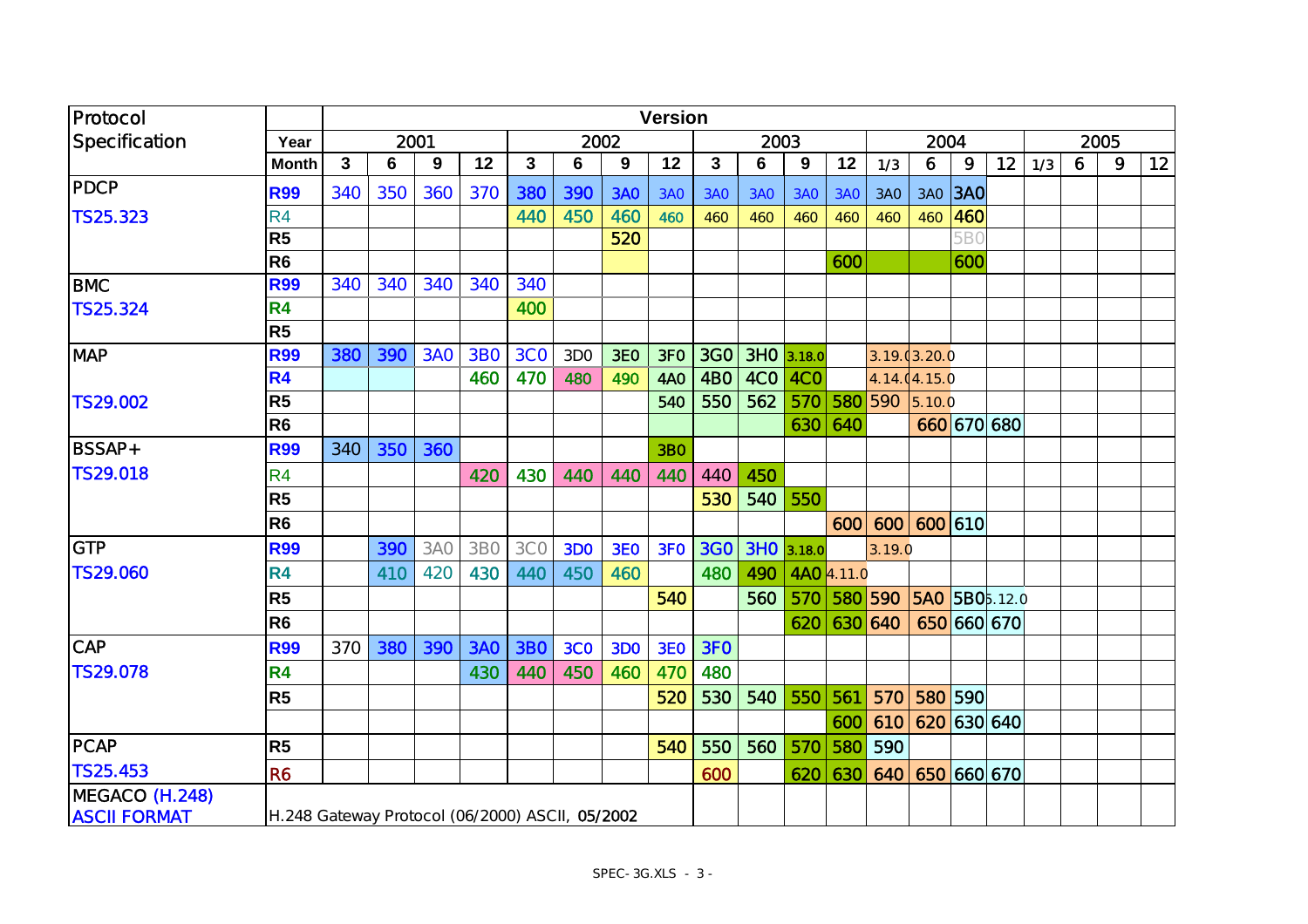| Protocol                        |                                                | <b>Version</b> |                                                              |      |    |              |   |      |    |   |   |      |    |                             |     |      |     |     |   |      |    |
|---------------------------------|------------------------------------------------|----------------|--------------------------------------------------------------|------|----|--------------|---|------|----|---|---|------|----|-----------------------------|-----|------|-----|-----|---|------|----|
| Specification                   | Year                                           |                |                                                              | 2001 |    |              |   | 2002 |    |   |   | 2003 |    |                             |     | 2004 |     |     |   | 2005 |    |
|                                 | <b>Month</b>                                   | $\mathbf{3}$   | 6                                                            | 9    | 12 | $\mathbf{3}$ | 6 | 9    | 12 | 3 | 6 | 9    | 12 | 1/3                         | 6   | 9    | 12  | 1/3 | 6 | 9    | 12 |
| TS29.229, TS29.329<br>(RFC3588) |                                                |                |                                                              |      |    |              |   |      |    |   |   |      |    |                             | 610 |      | 630 |     |   |      |    |
| IUMTS DMTAP RR                  |                                                |                |                                                              |      |    |              |   |      |    |   |   |      |    |                             |     |      |     |     |   |      |    |
| <b>ETSI TS44.018</b>            |                                                |                |                                                              |      |    |              |   |      |    |   |   |      |    | 641 650 660 670 6.9.06.10.0 |     |      |     |     |   |      |    |
| BGP-4                           | Border Gateway Protocol (RFC1771)              |                |                                                              |      |    |              |   |      |    |   |   |      |    |                             |     |      |     |     |   |      |    |
| <b>COPS</b>                     | RFC2748, RFC3084, TS29.207                     |                |                                                              |      |    |              |   |      |    |   |   |      |    |                             |     |      |     |     |   |      |    |
| <b>DNS</b>                      | <b>RFC1035</b>                                 |                |                                                              |      |    |              |   |      |    |   |   |      |    |                             |     |      |     |     |   |      |    |
| GRE                             | Generic Routig Encapsulation, RFC1701, RFC1702 |                |                                                              |      |    |              |   |      |    |   |   |      |    |                             |     |      |     |     |   |      |    |
| HDLC_rfc_1662                   | HDLC_RFC_1662                                  |                |                                                              |      |    |              |   |      |    |   |   |      |    |                             |     |      |     |     |   |      |    |
| <b>ICMP</b>                     |                                                |                | RFC792, RFC1256, RFC2002, RFC3012, RFC3024, RFC2461, RFC2463 |      |    |              |   |      |    |   |   |      |    |                             |     |      |     |     |   |      |    |
| IPv6                            |                                                |                | ICMPv6: RFC2463 (+RFC2461)                                   |      |    |              |   |      |    |   |   |      |    |                             |     |      |     |     |   |      |    |
|                                 |                                                |                | IP v4/v6 : RFC791/2460                                       |      |    |              |   |      |    |   |   |      |    |                             |     |      |     |     |   |      |    |
| M <sub>2</sub> PA               | Draft12                                        |                |                                                              |      |    |              |   |      |    |   |   |      |    |                             |     |      |     |     |   |      |    |
| M <sub>2UA</sub>                | <b>RFC3331</b>                                 |                |                                                              |      |    |              |   |      |    |   |   |      |    |                             |     |      |     |     |   |      |    |
| M3UA                            |                                                |                | 2002.FEB, RFC3332(SEP, 2002)                                 |      |    |              |   |      |    |   |   |      |    |                             |     |      |     |     |   |      |    |
| <b>MP</b>                       | Mobile IP, RFC2002, RFC2794, RFC3024           |                |                                                              |      |    |              |   |      |    |   |   |      |    |                             |     |      |     |     |   |      |    |
| UDP, RFC768                     |                                                |                |                                                              |      |    |              |   |      |    |   |   |      |    |                             |     |      |     |     |   |      |    |
| RADIUS                          | <b>RFC3575</b>                                 |                |                                                              |      |    |              |   |      |    |   |   |      |    |                             |     |      |     |     |   |      |    |
| RTP, RTCP (RFC1889)             | RFC1889, RF3550                                |                |                                                              |      |    |              |   |      |    |   |   |      |    |                             |     |      |     |     |   |      |    |
| <b>SUA</b>                      | Draft 16 (2003.11) / RFC3868 (2004)            |                |                                                              |      |    |              |   |      |    |   |   |      |    |                             |     |      |     |     |   |      |    |
| SCTP, RFC2960                   | OCT, 2000, RFC3758, RFC2960, RFC3309           |                |                                                              |      |    |              |   |      |    |   |   |      |    |                             |     |      |     |     |   |      |    |
| <b>SNMP</b>                     | RFC1905, RFC3418                               |                |                                                              |      |    |              |   |      |    |   |   |      |    |                             |     |      |     |     |   |      |    |
|                                 |                                                |                |                                                              |      |    |              |   |      |    |   |   |      |    |                             |     |      |     |     |   |      |    |
| OSPF, RFC2328                   | OSPF_Version_2                                 |                |                                                              |      |    |              |   |      |    |   |   |      |    |                             |     |      |     |     |   |      |    |
| SIP, RFC 2543, 3261             |                                                |                |                                                              |      |    |              |   |      |    |   |   |      |    |                             |     |      |     |     |   |      |    |
| BICC.Q.1901,Q.1902              | BICC 0.1902.3 CS2 07/2001                      |                |                                                              |      |    |              |   |      |    |   |   |      |    |                             |     |      |     |     |   |      |    |
|                                 | BICC Application Transport Mechanism Q.765.5   |                |                                                              |      |    |              |   |      |    |   |   |      |    |                             |     |      |     |     |   |      |    |
|                                 | 06/2000 Amd.1 07/2001                          |                |                                                              |      |    |              |   |      |    |   |   |      |    |                             |     |      |     |     |   |      |    |
| AAL2L3 / 0.2630                 | CS2.                                           |                | U-T Q.2630.2                                                 |      |    |              |   |      |    |   |   |      |    |                             |     |      |     |     |   |      |    |
| ICDMA A1                        |                                                |                |                                                              |      |    |              |   |      |    |   |   |      |    |                             |     |      |     |     |   |      |    |
| (A.SOO14-A vX.O)                | 4. O                                           |                | $4.1$ $4.2$ $4.3$                                            |      |    |              |   |      |    |   |   |      |    |                             |     |      |     |     |   |      |    |